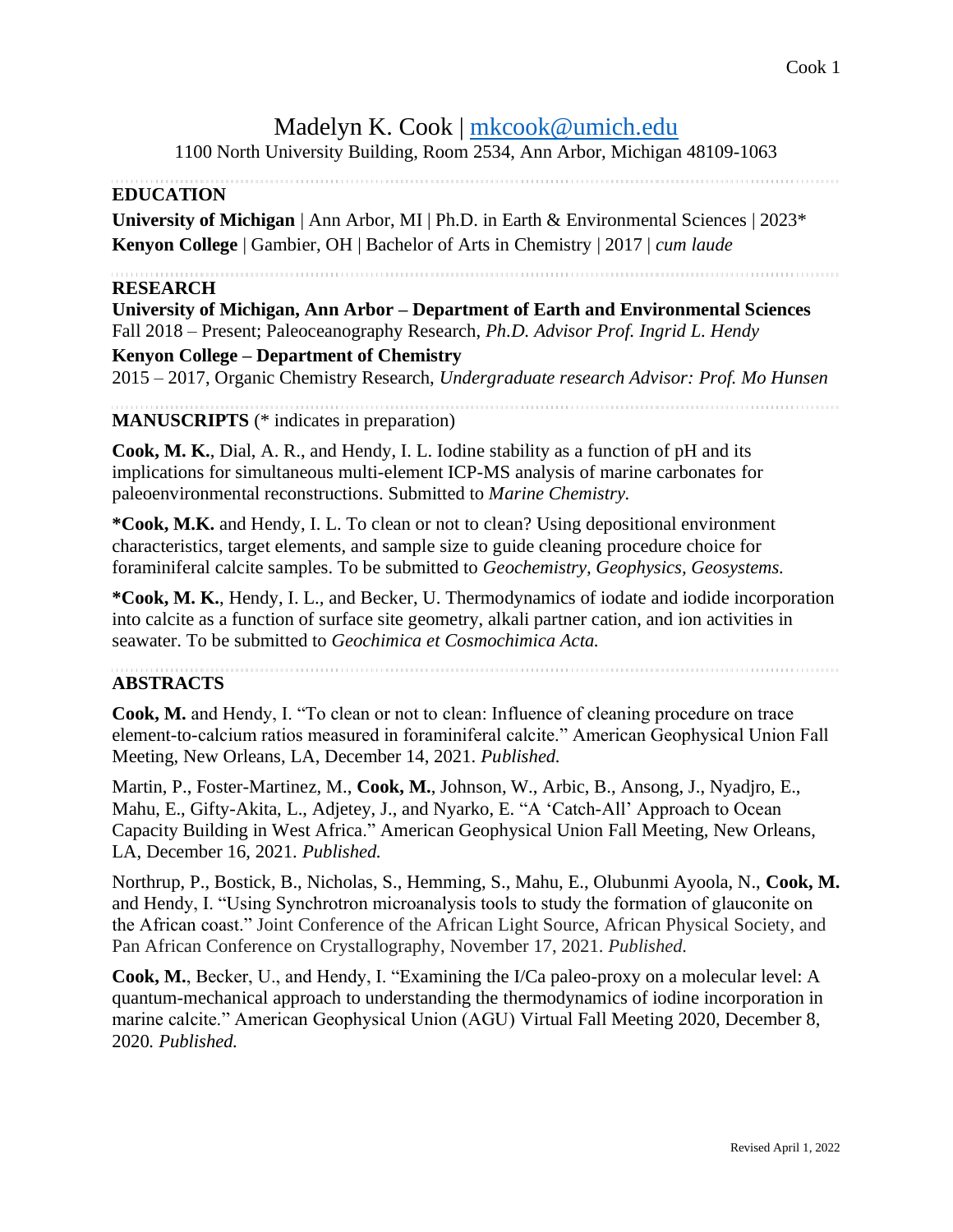Foster-Martinez, M., Martin, P., Johnson, W., Shroyer, E., Ansong, J., **Cook, M.,** Buckingham, C., Mahu, E., and Arbic, B. "Online capacity building for ocean sciences in West Africa." American Geophysical Union (AGU) Virtual Fall Meeting 2020, December 7, 2020*. Published.*

**Cook, M.**, Dial A., and Hendy, I. "Cleaning procedure influence on foraminiferal calcite trace element-to-calcium ratios." American Geophysical Union (AGU) Centennial Meeting, San Francisco, CA, December 11, 2019*. Published.*

Cook, M. and Hendy, I. "Iodine distribution and redox speciation in the ocean." 16<sup>th</sup> Annual Michigan Geophysical Union (MGU) Symposium, Ann Arbor, MI, April 17, 2019. *Published.*

Oles, A., Petek, A., **Cook, M.,** Petek, R., Kemboi, E., and Hunsen, M. "N-linked carbohydrate conjugated antioxidants." 251<sup>st</sup> American Chemical Society National Meeting & Exposition, San Diego, CA, March 13-17, 2016. *Published.*

## **PRESENTATIONS**

**Cook, M. "**Crystal surface structure and its influence on the thermodynamics of iodine incorporation into marine calcite," presented on April 15, 2021, at the  $17<sup>th</sup>$  Annual Michigan Geophysical Union Symposium, jointly hosted by the departments of Climate and Space Sciences and Engineering and Earth and Environmental Sciences at the University of Michigan.

Arbic, B., Johnson, W., **Cook, M.**, and Ansong, J. "Diversifying Oceanography: The Coastal Ocean Environment Summer School in Ghana," presented November 20, 2020, for members of the Graduate School of Oceanography at the University of Rhode Island.

**Cook, M.** "Do planktonic foraminifera I/Ca ratios reflect ambient dissolved oxygen concentrations? Quantifying the I/Ca paleo-proxy in Santa Barbara Basin, California," presented March 30, 2020, at the University of Michigan Department of Earth and Environmental Sciences as part of the oral qualifying exam for advancement to Ph.D. candidacy.

**Cook, M.** "Tuning interfacial surface chemistry of organic light emitting diodes through selfassembling monolayer addition on ITO anodes," presented February 17, 2017, at Kenyon College to the department of chemistry and biochemistry as part of the Senior Comprehensive Exercise in Chemistry.

#### **GRANTS**

- **Cushman Foundation for Foraminiferal Research Joseph A. Cushman Award for Student Research**
	- o **\$3000,** *California Oxygen Minimum Zone expansion during the last millennium? Investigating drivers of anomalously low bottom water O2 through comparing benthic faunal assemblages to redox-sensitive trace element-to-calcium ratios in benthic foraminifera* (2021)

- **Geological Society of America Graduate Student Research Grant**
	- o **\$2461,** *Mn/Ca and I/Ca ratios in benthic foraminifera: A multi-proxy approach for the reconstruction of bottom- and pore-water redox chemistry in Santa Barbara Basin, California, through the termination of the Last Glacial* (2019)
- **Department of Earth and Environmental Sciences at the University of Michigan, Ann Arbor Scott G. Turner Award in Earth Sciences** (internal award for students in U-M Earth dept., annual call for proposals with the exception of 2020 due to COVID-19)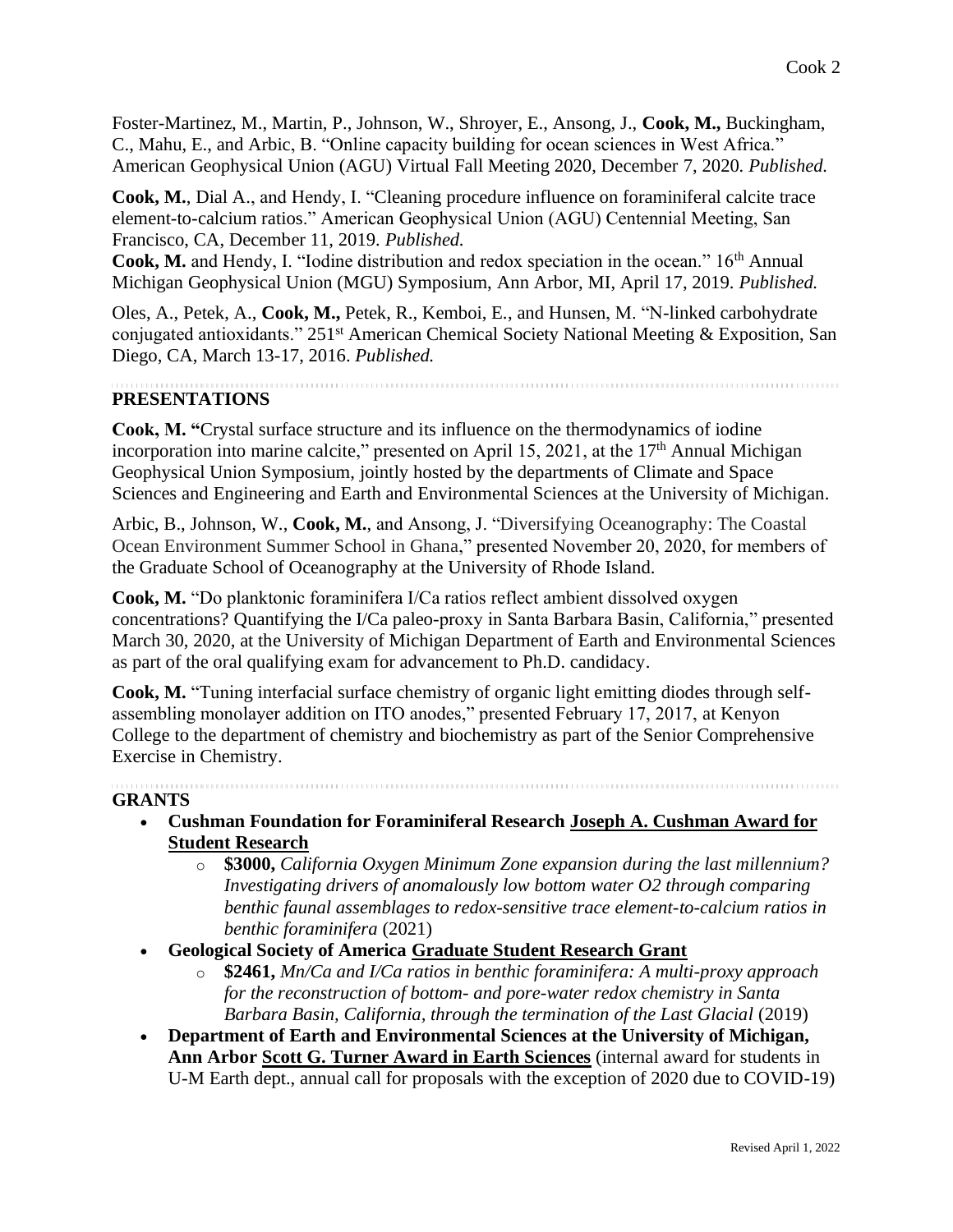- o 2021: **\$2150,** *Assessing the relationship between seawater iodate concentrations and ambient dissolved oxygen from a restricted coastal ocean basin to ground truth the I/Ca paleo-redox proxy*
- o 2019: **\$1898,** *Evaluating redox conditions versus nutrient dynamics as competing controls on foraminiferal calcite iodine to calcium ratios in a coastal ocean basin*
- o 2018: **\$1750**, *I/Ca Ratios in Foraminifera as Proxy for Past O<sup>2</sup> concentrations in Santa Barbara Basin, California*
- **University of Michigan Rackham Graduate School**
	- o 2021: **\$900,** Rackham Travel Grant to defray travel-related costs for presentation at American Geophysical Union Fall Meeting
	- o 2019: **\$1500,** Rackham Graduate Student Research Grant for PhD pre-candidates
	- o 2019: **\$800,** Rackham Travel Grant to defray travel-related costs for presentation at American Geophysical Union Fall Meeting

#### **AWARDS AND FELLOWSHIPS**

- **Rackham Predoctoral Fellowship**, one year of fellowship support for outstanding doctoral candidates working on dissertations that are unusually creative, ambitious and impactful during their final year of doctoral study, March 2022
- **Outstanding Graduate Student Instructor Award** in recognition of excellence as a graduate student instructor by faculty of the University of Michigan Department of Earth and Environmental Sciences, March 2022
- **Rackham Graduate School One-Term Dissertation Fellowship** recipient for the University of Michigan Department of Earth and Environmental Sciences, Fall 2021
- National Science Foundation Graduate Research Fellowship Program **(NSF-GRFP) Honorable Mention,** April 2020
- Turner Proposal "Gold Star" award for the **top ranked student proposal**, January 2020
- **Henry N. Pollack Endowed Graduate Fellowship in Geological Sciences**, University of Michigan Department of Earth and Environmental Sciences, Spring 2019, Spring 2022

#### **TEACHING AND UNIVERSITY SERVICE**

**University of Michigan Department of Earth and Environmental Sciences** | Ann Arbor, MI Graduate Student Instructor (F, Fall semester; WN, Winter semester; Su, Summer term)

- Earth 333 Inexhaustible seas? Upper Level Writing Requirement (**F20**)
- Earth 296 Earth and Environmental Science Around Us (**Su20**)
- Earth 131 Earth Chemistry (**F18, F19, WN20, WN21**)

#### **University of Michigan Department of Earth and Environmental Sciences | Ann Arbor, MI** *Graduate Student Mentor (GSM)* September 2020-present

• Established by *U-M Center for Research on Learning and Teaching,* GSMs provide training, resources, and support to graduate student instructors in their department.

## **Coastal Ocean Environment Summer School in Ghana (COESSING)** | **Accra, Ghana** *Summer school organizer and co-convener,* July & August 2021

• Helped organize the first ever 2-week offering of the COESSING, invited speakers, registered participants, and organized opening and closing participant surveys

*Resource person and virtual summer school organizer,* August 2020

• Helped organize schedule and register participants for the Virtual offering of the Coastal Ocean Environment Summer School in Ghana